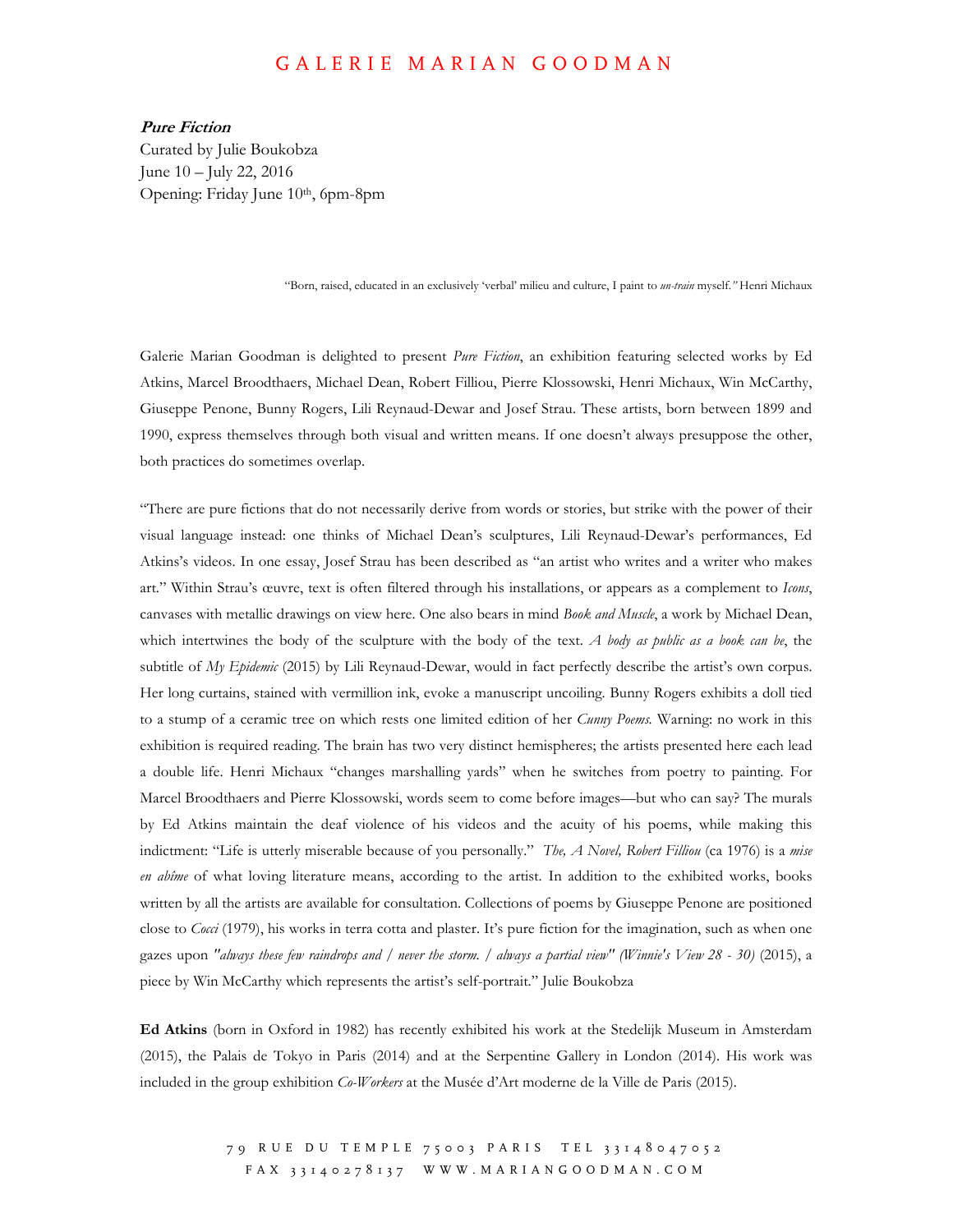## GALERIE MARIAN GOODMAN

**Marcel Broodthaers** (Brussels, 1924 - Cologne, 1976). The MoMA in New York recently dedicated a major retrospective to his work, and the Monnaie de Paris presented the exhibition *Musée d'Art Moderne - Département des Aigles* in 2015.

**Michael Dean** (born in Newcastle in 1977) was nominated for the Turner Prize in 2016. A solo exhibition of his work was recently shown at the South London Gallery. The Nasher Sculpture Center in Dallas will dedicate an exhibition to his work, entitled *Sightings,* from October 2016 through February 2017.

**Robert Filliou** (Sauve, 1926 - Les Eyzie-de-Tayac, 1987). The M HKA in Antwerp will organize a retrospective exhibition of Filliou's in October 2016. The Henry Moore Institute in Leeds presented *Robert Filliou: The Institute of Endless Possibilities* in 2013.

**Pierre Klossowski** (Paris, 1905 - Paris, 2001). Recent retrospective exhibitions of the artist's work were shown at the Whitechapel Gallery in London (2006), the Ludwig Museum in Cologne and the Centre Pompidou in Paris (2007).

**Henri Michaux** (Namur, 1899 - Paris, 1984). In 1999, the Bibliothèque Nationale de France celebrated its centenary with an exhibition showcasing Michaux's dually literary and artistic approach. Currently, an exhibition on this same theme is held at the Bibliotheca Wittockiana in Brussels.

**Win McCarthy** (born in Brooklyn in 1986) is amongst the group of artists participating in the exhibition *Mirror Cells* at the Whitney Museum of American Art in New York. He has also participated in the group exhibition *Puddle, pothole, portal* at the SculptureCenter in New York (2014-2015).

**Giuseppe Penone** (born in Garessio in 1947) is currently exhibiting new works at MART, Rovereto in Italy. New sculptures will be presented in Rijksmuseum gardens in Amsterdam from June to October 2016. Two exhibitions are also planned at the Marian Goodman galleries in Paris and London for early September 2016.

**Bunny Rogers** (born in Houston in 1990) presents current work at the Foundation De 11 Lijnen in Belgium through July 16th. In France, she recently participated in the group exhibition *Co-Workers* at the Musée d'Art moderne de la Ville de Paris (2015).

**Lili Reynaud-Dewar** (born in La Rochelle in 1975) was bestowed with the 15th Prix Fondation d'entreprise Ricard. Following exhibitions at the New Museum in New York (2014) and the Centre National d'art contemporain Le Magasin in Grenoble (2015), she will have a solo show at the Kunstverein Hamburg this year.

**Josef Strau** (born in Vienna in 1957) recently exhibited work at The Secession in Vienna (2015); he has previously exhibited at the Renaissance Society in Chicago (2014) and at Malmö Konsthall (2009).

Press contact: Raphaële Coutant raphaele@mariangoodman.com +33 1 48 04 70 52

79 RUE DU TEMPLE 75003 PARIS TEL 33148047052 F A X 3 3 1 4 0 2 7 8 1 3 7 W W W . M A R I A N G O O D M A N . C O M